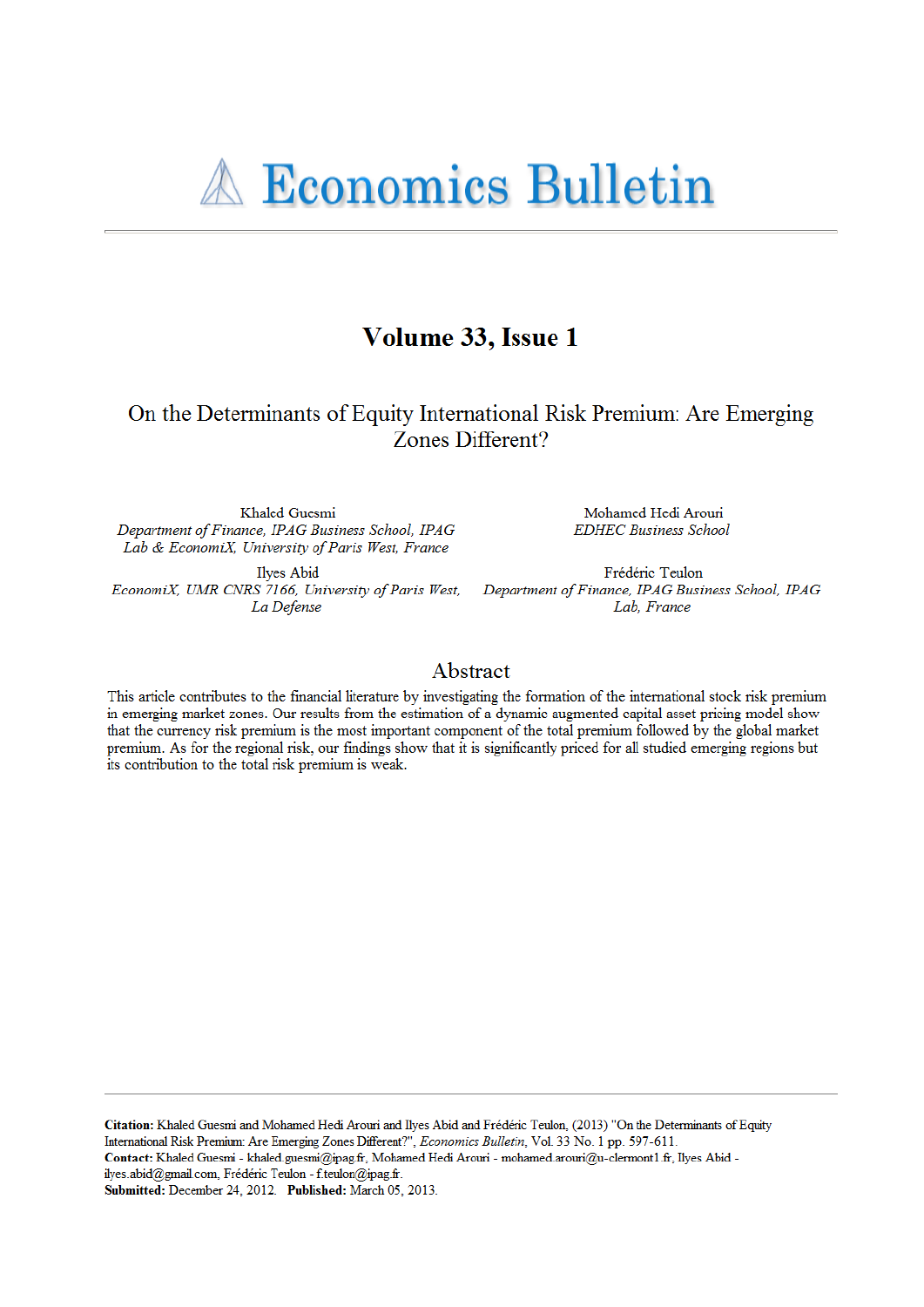### **1. Introduction**

In finance theory, there exists a positive correlation between risk and return: at the market equilibrium the expected returns on riskier investments are higher. The expected return on any risky investment is equal to the sum of the risk-free rate and an extra return to remunerate for the risk. This excess return is called risk premium and the latter is a key element of most financial models and its estimation is required for most questions addressed by finance theory such as asset pricing and corporate capital budgeting. The finance literature offers several models to estimate the risk premium by matching return and risk expected on different investment opportunities. These models can be classified based on the hypotheses made regarding two issues: (1) market structure and (2) deviations from purchasing power parity (PPP).

Within the complete segmentation framework where only domestic risk factors matter, the capital asset pricing model (CAPM) and the arbitrage pricing theory (APT) have been introduced by Sharpe (1964) and Ross (1976) respectively. These domestic models have been extended to the international context under the hypothesis of complete market integration where only global risk factors matter; see Adler and Dumas (1983) for a synthesis. However, recent studies have shown that both domestic and international models are not appropriate to estimate risk premiums in most emerging markets since these models consider only the two extreme cases of complete segmentation and perfect integration, whereas emerging markets are likely to be only partially integrated into world markets [Arouri *et al.* (2012) and references therein]. Indeed, it is true that in recent years, emerging capital markets have experienced numerous changes including removal of investment barriers, economic reforms, introduction of country funds and depository receipts as well as other financial innovations and that these changes have increased the exposure of emerging markets to global risk factors as well as their degree of integration into the world market, however, since today's emerging markets are neither perfectly integrated nor strictly segmented [Bekaert and Harvey (1995) and Carrieri *et al.* (2007), Guesmi and Nguyen (2011), Arouri and *al.* (2012)]. It is thus interesting to empirically investigate the effects of these integrating changes on the formation of equity risk premium in emerging markets.

The other important issue is the hypothesis made on PPP. If PPP does not hold continuously, investing in foreign markets entails exposure to foreign exchange rate risks. Any investment in a foreign asset is a combination of an investment in the performance of the asset and an investment in the performance of the domestic currency relative to the foreign currency. In such a setting, exchange rate risk may be one of the important determinants of international expected asset returns and, therefore, the estimation of international risk premium requires augmenting the previous asset pricing models by the risk of deviations from PPP. In the empirical literature, numerous papers show that currency risk is priced in developed stock markets, but its contribution to total risk premium is economically weak [De Santis and Gerard (2003), Carrieri (2001) and references therein]. The findings from emerging markets are however less conclusive [see Tai (2007) and Arouri (2006)].

Compared to previous works on the estimation of equity risk premium in emerging markets [Adler and Qi, 2003; Guesmi, 2011; Carrieri and al. 2007; Guesmi and Nguyen, 2011], we develop and test an international conditional capital asset pricing model with segmentation effects in order to identify the determinants of risk premium and measure their contribution to the formation of the total premium. Our model allows for different market structures and for deviations from PPP. We estimate our model at the regional level rather than the individual country level. Although previous studies have provided a general understanding of the global integration process of individual emerging markets over the recent decades (Errunza and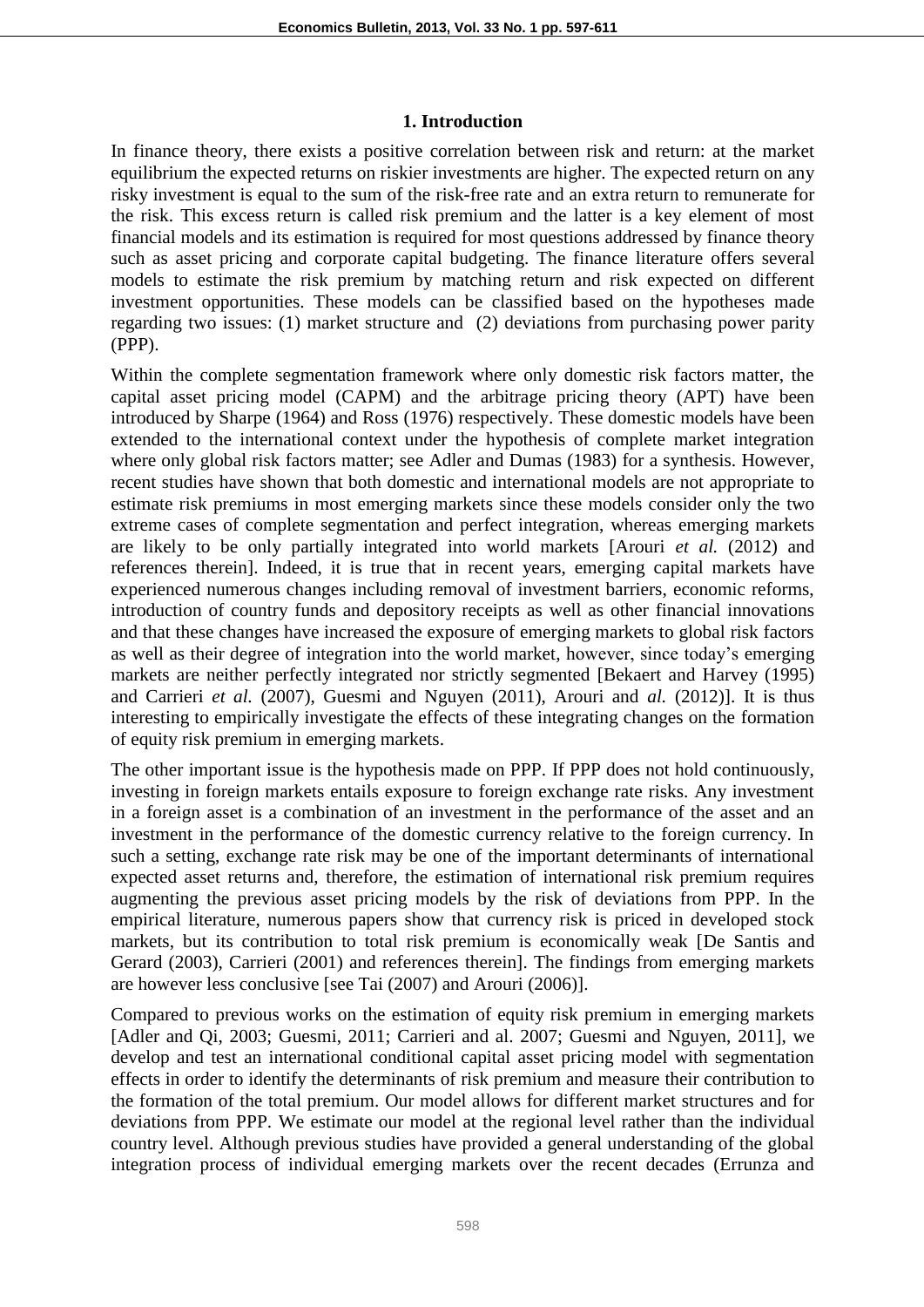Losq, 1985; Bekaert and Harvey, 1995; Carrieri and al., 2007; Pukthuanthong and Roll, 2009 Arouri and al., 2012), little attention has been paid to the dynamics of the integration of emerging market regions into the world market. However, regional cooperation has been intensified in recent years and regional integration has now become an undeniable trend thanks to its theoretical expected advantages. Regional integration may offer to national emerging stock markets ways to overcome some of the obstacles constraining their development. Possible benefits associated with regional integration of exchanges are more possibilities of diversification of risks in more efficient and competitive markets, and lower costs. By pooling the resources of fledgling and fragmented capital markets, regionalization could boost liquidity and the ability of these markets to mobilize local and international capital for private-sector and infrastructural development. Investors would gain access to a broader range of shares; issuers would gain access to a larger number of investors. There may also be a role for a well-functioning regional exchange in preventing large capital outflows from the region. Moreover, progress toward integration of capital markets on a regional basis may actually help spur accelerated economic integration goals in other areas. For example, the harmonization of stock market regulations and trading practices that would accompany any regionalization of exchanges could deepen regional integration more broadly in policy areas such as taxation, accounting standards, corporate governance, and legal practices (Okeahalam, 2001).

We estimate a multivariate version of BEKK-GARCH of Baba, Engle, Kraft and Kroner (1990) to specify the dynamics of the conditional second moments and determinate the contribution of each risk factor to the total premium. The model is estimated for the period March 1996-June 2008, simultaneously for five market regions: the world market and four emerging zones: Asia (Malaysia, Singapore, Sri Lanka, Indonesia and Thailand), Southeastern Europe (Bulgaria, Poland, Romania, Greece and Czech Republic), Latin America: Venzuela, Chile, Brazil, Argentina and Mexico and Middle East (Lebanon, Egypt, Jordan, Israel and Turkey).

Our findings show that unlike developed zones where the international risk premium is essentially determined by global risk factors, the international equity risk premium in emerging zones is rather determined by three risk factors: global factors, regional factors and currency risk. The relative contributions of these factors to the total risk premium vary across regions as well as over time according to stock and currency market stability or instability.

The rest of the paper is organized as follows. Section 2 presents the model and introduces the econometric methodology. Section 3 describes the data. Section 4 reports the empirical results. Concluding remarks are in section 5.

### **2. Empirical methodology**

Understanding the formation of international equity risk premium in emerging zones requires to answer two questions: i- Are these emerging zones perfectly integrated into the world markets, partially integrated or completed segmented? And ii- Is currency risk priced in these markets? We thus propose to estimate the following empirical international asset pricing model in which expected risk premium of region *i*,  $E(R_{i,t})$ , is determined by the world market excess return,  $R_{m,t}$ , the exchange rate return,  $R_{k,t}$ , and the residual regional return,  $var(\theta_{it}/\psi_{t-1})$ :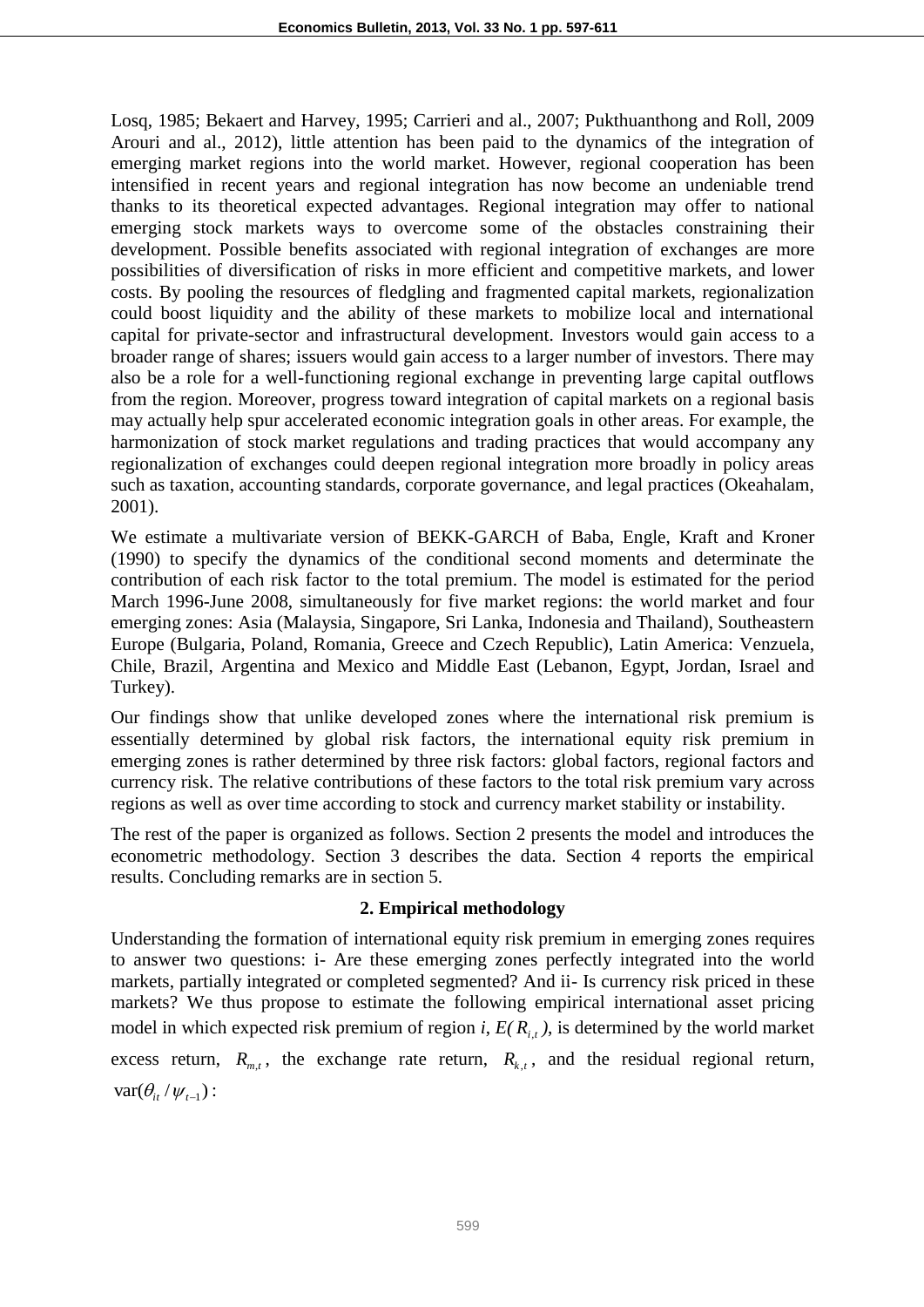$$
E(R_{i,t}/\psi_{t-1}) = \lambda_{m,t-1} Cov(R_{i,t}, R_{m,t}/\psi_{t-1}) + \sum_{k \in \{L, A, E, M\}} \lambda_{k,t-1} Cov(R_{i,t}, R_{k,t}/\psi_{t-1}) + \lambda_{i,t-1} var(\theta_{it}/\psi_{t-1})
$$
  
\n
$$
\lambda_{m,t-1} = exp(\delta'_{m} M_{m,t-1})
$$
\n
$$
\lambda_{k,t-1} = exp(\gamma'_{i} R_{i,t-1})
$$
\n
$$
\lambda_{i,t-1} = exp(\delta'_{k} M_{k,t-1})
$$
\n(1)

All returns are expressed in the same reference currency, the American dollar.

 $\lambda_{m,t-1}$  et  $\lambda_{i,t-1}$  dente the world and regional prices of risk respectively. The evidence in Harvey (1991) and De Santis and Gerard (1997) suggests that the price of risk is time varying. Furthermore, Merton (1980) and Adler and Dumas (1983) show the price of market risk to be equal to the world aggregate risk aversion coefficient. Since most investors are risk averse, the price of risk must be positive. In this paper, we follow De Santis and Gerard (1997), De Santis *et al.* (2003) and Gerard *et al.* (2003) and model the dynamics of the risk prices as a positive function of global information variables ( $M_{m,t-1}$  for  $\lambda_{m,t-1}$ ) and regional information variables ( $R_{i,t}$  for  $\lambda_{i,t-1}$ ).

 Concerning the price of currency risk, the theory does not impose any restrictions on its sign. This is because investors might in fact be willing to attach a negative price to a currency deposit if the expected excess return is negative and the currency return covaries positively with the market portfolio. We thus adopt a linear specification to model the currency price risk based on information contained in  $M_{k,t-1}$ ,  $k = L$  (for Latin America), A (East Asia), E (East Europe), M (Middle-East).  $var(\theta_{it}/\psi_{t-1})$  captures the regional market undiversifiable risk uncorrelated to world risk. We measure this regional risk by:

$$
\begin{aligned}\n\text{var}(\theta_{i_l} / \psi_{t-1}) &= \text{Var}(R_{i,t}) - \frac{\text{Cov}(R_{m,t}, R_{i,t})^2}{\text{Var}(R_{m,t})} - \frac{\text{Cov}(R_{k,t}, R_{i,t})^2}{\text{Var}(R_{k,t})} \\
&\quad + 2 \frac{\text{Cov}(R_{kt}, R_{i,t})^* \text{Cov}(R_{mt}, R_{i,t})^* \text{Cov}(R_{mt}, R_{k,t})}{\text{Var}(R_{m,t})^* \text{Var}(R_{k,t})}\n\end{aligned}\n\tag{2}
$$

Next, consider the econometric methodology. Under rational expectations, we assume errors follow a GARCH  $(1,1)$  specification and write the model as follows:

$$
r_{t} = \delta_{m,t-1} h_{m,t} + \sum_{k \in \{L, A, E, M\}} \delta_{k,t-1} h_{k,t} + \delta_{d,t-1} Var_{t} + \varepsilon_{t}
$$
\n(3)

where

$$
\varepsilon_{t} = \left[\varepsilon_{mt}, \varepsilon_{Lt}^{c}, \varepsilon_{At}^{c}, \varepsilon_{Et}^{c}, \varepsilon_{Mt}^{c}, \varepsilon_{Li}, \varepsilon_{At}, \varepsilon_{Et}, \varepsilon_{Mt}\right] \psi_{t-1} \sim N(0, H_{t})
$$
\n
$$
H_{t} = H_{0} * (\tau \tau' - aa' - bb') + aa' * \varepsilon_{t-1} \varepsilon_{t-1} + bb' * H_{t-1}
$$
\n
$$
\tag{4}
$$

*H*<sub>t</sub> is the conditional covariance matrix of returns,  $h_{m,t}$  and  $h_{k,t}$  are the conditional covariance between the considered zone equity returns and the world market and the different exchange rate returns respectively.  $H_0$  is the unconditional variance. *Var<sub>t</sub>* is the ( $N \times 1$ ) vector of residual regional risks can be written as

*Var<sub>t</sub>* = 
$$
D(H_t) - h_{m,t}^2 / h_{mm,t} - h_{k,t}^2 / h_{kk,t} + 2(h_{m,t} * h_{k,t} * h_{mk,t}) / (h_{mm,t} * h_{kk,t})
$$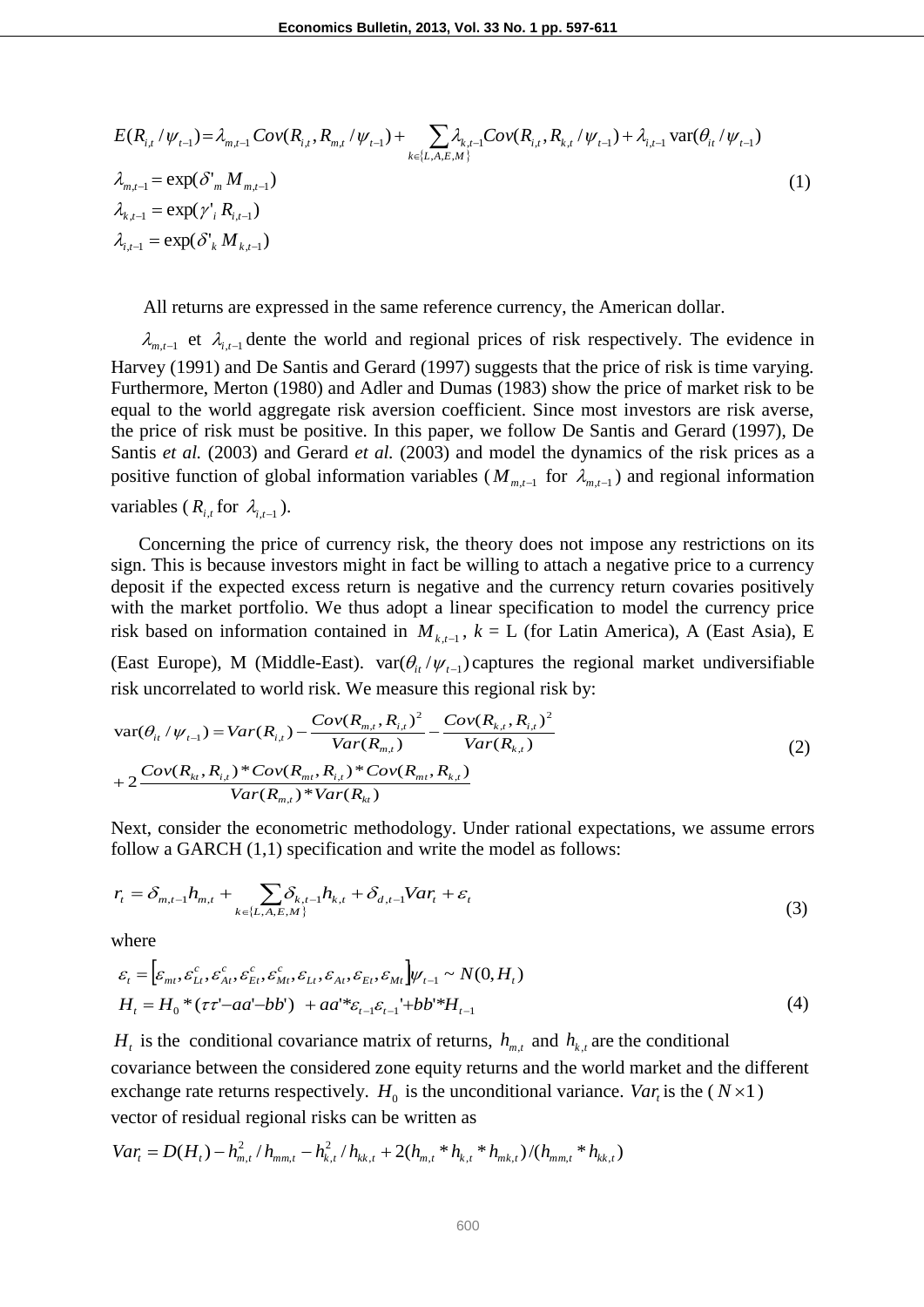$\delta_{d,t-1}$  the vector of domestic prices of risk.  $D(H_t)$  is the diagonal of  $H_t$ .  $h_{mm,t}$  and  $h_{kk,t}$  the variances of the world market return and the exchange rate k return. In the system (3), there are 9 equations: five equations to model the expected risk premium for the world equity market and the four studied emerging zones, and 4 equations to model the expected excess returns of the aggregate exchange rates of the four studied emerging zones against American dollar. Under the assumption of conditional normality, the log-likelihood function can be written as follows:

$$
\ln L(\Omega) = -\frac{1}{2} \Bigg[ TN \ln(2\pi) + \sum_{t=1}^{N} \ln \left| H_t(\Omega) \right| + \sum_{t=1}^{N} \varepsilon'_t(\Omega) H_t^{-1}(\Omega) \varepsilon_t(\Omega) \Bigg]
$$
(5)

 $\theta$  is the vector of unknown parameters, *T* the number of observations and *N* the number of parameters to be estimated. To avoid incorrect inference due to the misspecification of the conditional density of asset returns the quasi-maximum likelihood (QML) approach of Bollerslev and Wooldridge (1992) is used. Simplex algorithm is used to initialize the process. Then, the estimation is performed using (BHHH) algorithm developed by Berndt et al. (1974).

#### **3. Data and preliminary analysis**

This study investigates the global integration process of four emerging market regions: Asia (Malaysia, Singapore, Sri Lanka, Indonesia and Thailand), Southeastern Europe (Bulgaria, Poland, Romania, Greece and Czech Republic), Latin America: Venzuela, Chile, Brazil, Argentina and Mexico and Middle East (Lebanon, Egypt, Jordan, Israel and Turkey).

Monthly data are collected for regional stock market indices, world stock market index, and real effective exchange rate indices over the period from March 31, 1996 to March 31, 2008<sup>2</sup>. Our sample excludes the episodes of the last Global Financial Crisis that could generate biased estimates. Data are obtained from Thomson Datastream International, the IMF's International Financial Statistics<sup>3</sup> (IFS) and the U.S. Federal Reserve databases<sup>4</sup>.

#### **3.1 Stock market returns**

We use the Morgan Stanley Capital International (MSCI) World market index, which is the value-weighted global market index consisting of the 21-national indices, as a proxy for the global market. For each of the four regions, index returns corresponds to the geometric mean of stock returns weighted by market capitalization of each member country. The returns on world market and on each country index are computed from taking the difference in logarithm between two consecutive index prices. All returns are expressed in US dollars and are converted into excess returns by subtracting the one-month Eurodollar interest rate, taken as the risk-free rate in our study. The Eurodollar rate is obtained from Datastream International database.

#### **3. 2 Real exchange rate indices**

We use the real effective exchange rate (REER) indices to represent exchange rate risk since variations in inflation rates of emerging countries are more significant in comparison to those in exchange rates. For each emerging region, the REER index is measured by the geometric weighted average of all individual countries' exchange rates against the US dollar, where the weights are the share of each country in the foreign trade with the United States. These

 $2$  We choose monthly data to make easier comparisons with previous studies. Moreover, as shown by Harvey (1991), using monthly data reduces any potential biases that may arise such as the bid-ask effect and nonsynchronous trading days. .

<sup>3</sup> http://elibrary-data.imf.org/

<sup>4</sup> http://research.stlouisfed.org/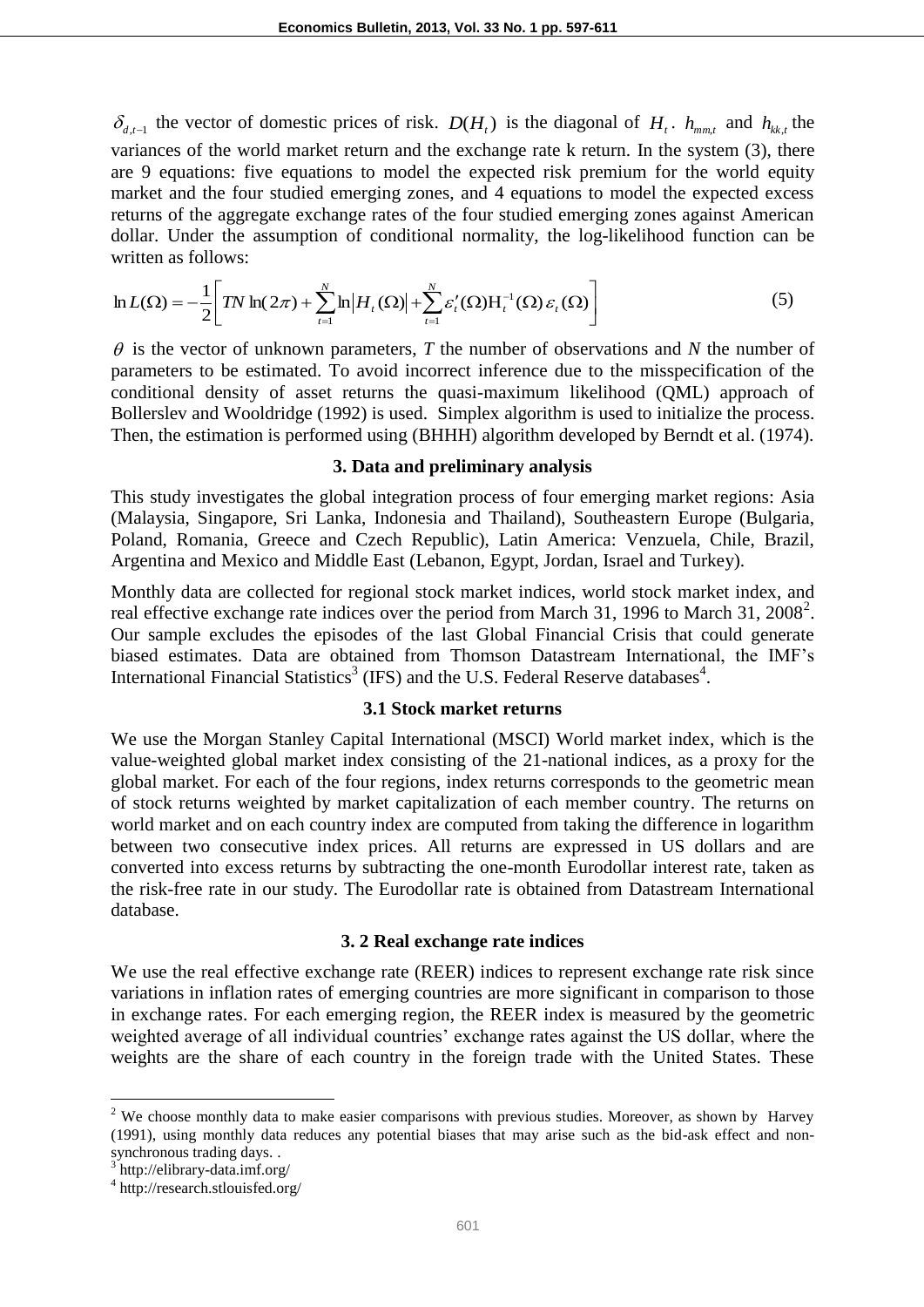indices are calculated monthly by using exchange rate and trade data from Datastream International, the Federal Reserve Bank of St Louis, and the IMF's International Financial Statistics. Their returns are computed from taking the difference in logarithm between two consecutive index values. By construction, the REER index also allows for cross-country comparisons of changes in trade competitiveness.

#### **3.3 Global and regional information variables**

Global instrumental variables are used to explain changes in the prices of world market and foreign exchange risks. Following Hardouvelis et al. (2006) and Carrieri et al. (2007), we employ the following variables: the dividend yield (dividend-to-price ratio) of the world market portfolio (MSCI World index) in excess of the 30-day Eurodollar interest rate which is denoted by (ERDIVM) , the variation in the US term premium (VPRM)) which is measured by the yield spread between 10-year US Treasury notes and 3-month US Treasury bills, the return on the S&P's 500 stock market index  $(VRSP)^5$ , and the variation in the 1-month US Treasury bill yield (VRTUS). Data concerning these information variables are obtained from MSCI and the IMF's International Financial Statistics databases*.* The regional instrumental variables for each region, which are used to infer the changes in the regional price of risk, include the dividend yield of a regional market portfolio (ERDIVL), the return on the regional stock market index in excess of the 30-day Eurodollar interest rate (RRI), and the variation in the trade-weighted average regional inflation rate (VTI). Data are extracted from MSCI and Datastream International.

#### **3.4 Stochastic properties of the data**

Table 1 reports the main statistics of return series for stock market indices and real exchange rate indices for four emerging regions considered. Examination of these statistics shows that average exchange rate returns range from -0.043% (Asia) to 0.454% (Middle East). All the series display departures from normality conditions and conditional heteroscedasticity.

Regarding the regional stock market returns, the statistics presented in Panel B of Table 1 indicate that the Emerging Latin American region has the highest average excess return (2.248%), followed by the Emerging Asia (2.074%), Emerging Middle East (1.744%), and Emerging Southeastern Europe (0.789%). The Emerging Latin America was the most volatile during the studied period in terms of standard deviation (10.040%), while the Emerging Middle East was the least volatile (7.312%). The skewness coefficients are positive for all the regions, except for the Emerging Asia. They are significantly different from zero for almost all regions, indicating the presence of asymmetry in the return distribution. In addition, all the return series are characterized by a kurtosis coefficient statistically significant and greater than 3, and thus have fatter tails than those of a normal distribution. The findings from Jarque-Bera test, not presented here for concision purpose, confirm the rejection of normality. Table 2 shows the autocorrelations and partial autocorrelations of squared excess returns on stock market indices and returns on real exchange rate indices. We note in particular that only the first-order autocorrelations are significant at the 5% level for stock returns, and at the 1% level for currency returns. This finding suggests that GARCH (1,1) parameterization for the second moments is appropriate.

### **4. Empirical results**

First, we analyse the implied prices of risk associated with the world and the exchange rate factors. We compute a number of specification tests based on QML Wald statistics of Bollerslev and Wooldridge (1992) which are robust to departure from normality. Then, we

 $\overline{a}$ 

<sup>&</sup>lt;sup>5</sup> Hardouvelis et al. (2006) consider the default premium, measured by the difference in yields between a bond rated Baa by Moody's and a bond rated Aaa*,* as a global information variable.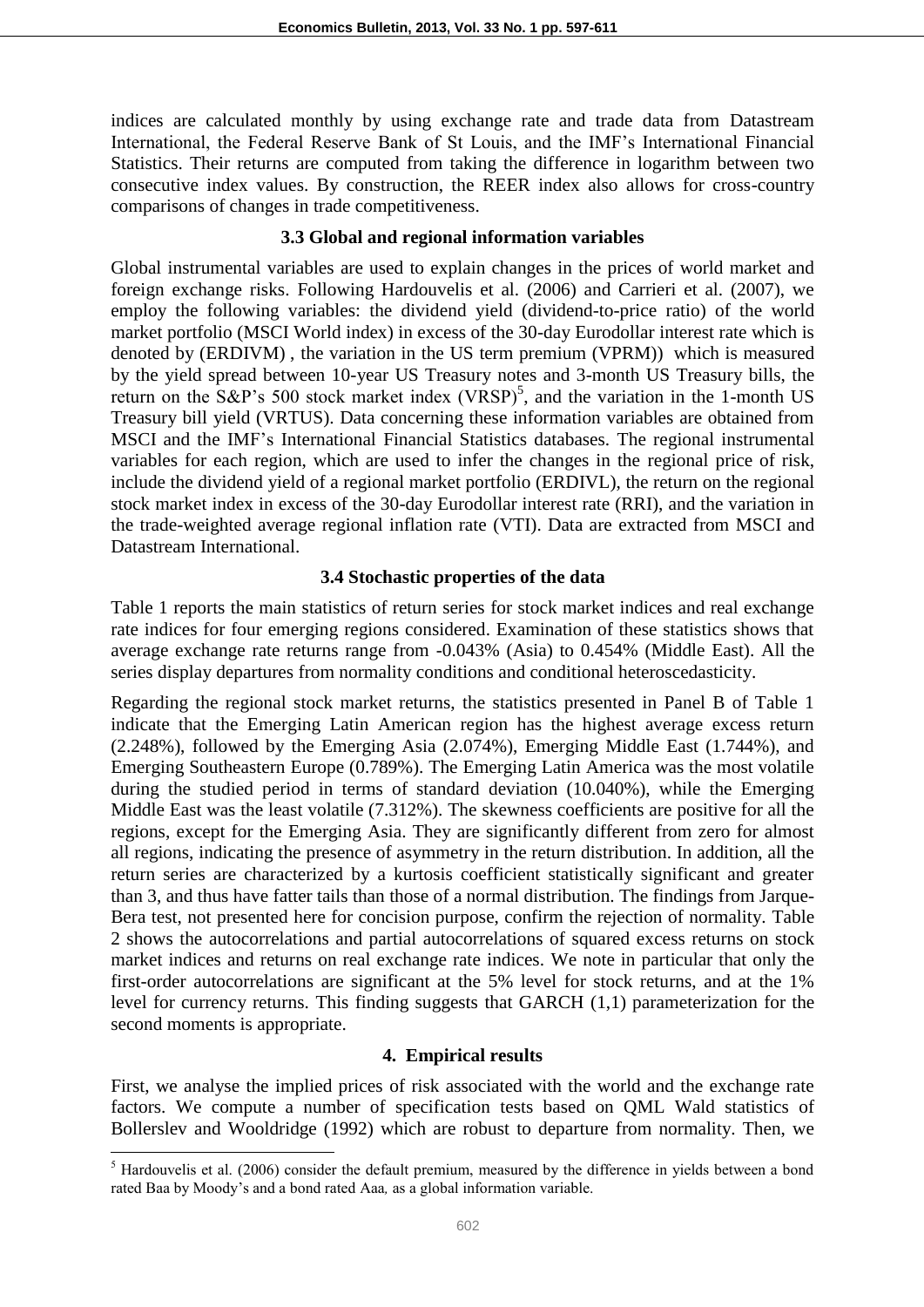analyse the implied total risk premium and its decomposition to premiums associated with the different risk factors. In our model specification, variations in risk premiums over time arise from two distinct sources since both the second moments and the risk prices are allowed to vary.

#### **4. 1 Prices of world market and foreign exchange risks**

Panel A of table 3 presents the estimated parameters for the price of foreign exchange risk associated with fluctuations of each of the four regional trade-weighted real exchange rate indices vis-à-vis the US dollar. We first observe that they are mainly driven by the S&P's 500 index returns, and the change in the yield of the 1-month US treasury bills because the associated coefficients are statistically significant at the conventional levels (except Southern Europe). Note however that the excess dividend yield of the world market is not significant in the case of Latin America, Asia and Emerging Southeastern Europe. However, we employ the Wald test to investigate the null hypotheses that the price of exchange risk is zero and constant respectively. The obtained results, reported in Panel D of Table 3, indicate the rejection of these null hypotheses at the 1% level for all emerging regions considered. These findings are effectively in agreement with those of previous studies, including Carrieri et al. (2007) and Tai (2007), in that the exchange rate risk is a relevant factor of risk for asset pricing in emerging markets, and that they change over time. We finally examine the hypotheses of joint nullity and constancy of all the four prices of exchange rate risk and find evidence against their validity. The average of foreign exchange risk in Asia is positive. The filtered series reported in Figure 1 shows a considerable reduction of the risk at the beginning of the years 2000 and 2005. The highest values are recorded in 2002 and 2003 after the terrorist attacks against the United States and a second drop from the year 2006. Concerning the area of Southeast Europe, the currency price of risk registers negative values over the entire period studied and knows booms in times of crisis. Finally, for the Middle East, the price of risk is positive throughout the study period as in the case of the Asian region. But it is less volatile and its dynamics resemble that of countries in the region of Southeast Europe. It has two small expansions in the late 1990s, 2001 and 2005. The latter period was also marked by the second Gulf war (ie from 2003), and the instability affecting Eastern countries related to security problems in the region. The Middle East recorded another phase of expansion at the beginning of the year 2006 explained by the beginning of a phase of economic recovery. Concerning the world market risk, the coefficients associated with the US term premium, returns on S&P's 500 index, and variation in the yield of 1-month US Treasury bills are significant at the 10% level. The excess dividend yield of the world market has, however, insignificant effect on the evolution of the price of world market risk. Results of the Wald tests of nullity and constancy restrictions on the price of world market risk, reported in Panel E, clearly rejects the null hypotheses that the latter is equal to zero and constant, which confirms the findings of previous studies including Bekaert and Harvey (1995), Carrieri et al. (2007) and Guesmi and Nguyen (2011).

Figure 1 shows that the price of world market risk is very volatile especially in the late 1990s and after 2001. The HP filtered series reveals two phases of expansion: in 1999 and from 2002 until the end of the study period. In this second phase, the change is much more significant compared to the years 1997-1998, reflecting the uncertainty across global financial markets in recent years. Next consider the prices of regional residual risks. The inclusion of these risks can be interpreted as a measure of mild segmentation or as an average measure of other factors that cannot be captured by the model like differential tax treatment. Results in Table 3 show that some of the estimated coefficients of regional information variables used to condition the regional prices of risk are significant. The robust Wald test indicates that the regional risk is significantly priced is all studied emerging regions, thus all these regions are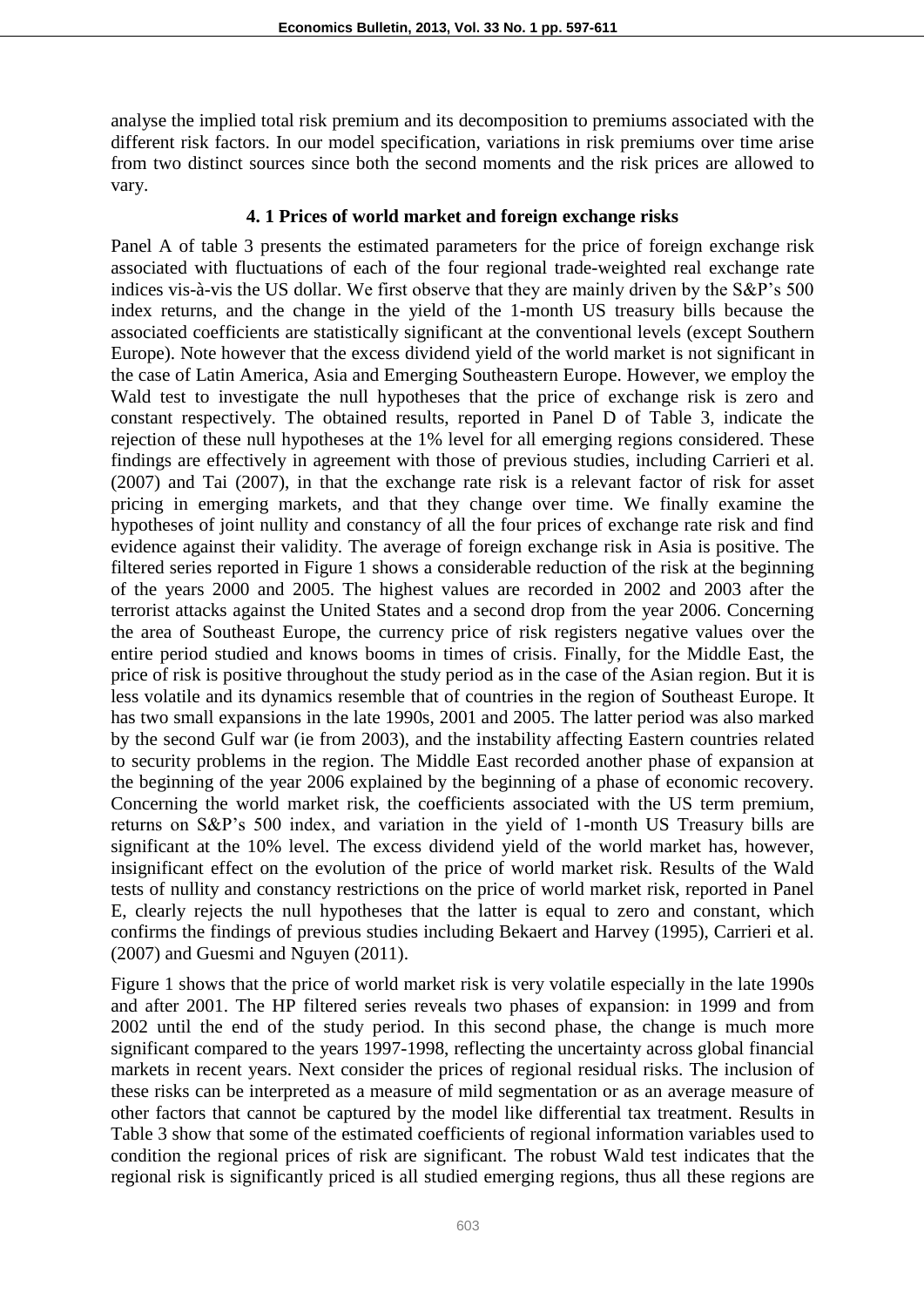partially segmented. However as shown in Figure 2 the dynamics of regional prices of risk are different from one region to another depending on regional specific factors.

Diagnostics of standardized residuals are provided in panel G. One can remark that the indexes of kurtosis are often lower than those for the returns reported in Table 1. However, the Jarque-Bera test statistics for normality indicates that the unconditional distribution of the conditionally normal GARCH process is not sufficiently fat-tailed to accommodate the excess kurtosis in the data. This result justifies the use of the QML procedures. As expected, there are not ARCH effects in the residual series. Taken together, our results show that the specification GARCH (1,1) we use is flexible enough to capture the dynamics of the conditional covariance matrix. In summary, the results in Table 3 show that both the world market risk and the currency risk are internationally priced and that their prices are variable over time for the four study areas. We also show that the prices of regional residual risks are significant indicating that these regions are only partially segmented into the world stock market.

#### **4. 2 Risk Premium Analysis**

Having estimated the prices of different risks and conditional second moments, we proceed to analyze the dynamics of premiums associated with different risk factors. As we retain as shown in Table 3 the assumption of partial segmentation for all regions, the total premium risk is formed by international factors (the risk premium on the world market and the exchange rate risk) as well as regional factors (regional market risk ).The purpose of this section is to analyze the formation of the total premium risk. The total risk premium (PRT) is divided into world market risk premium (PRW), currency risk premium (PRCT) and residual regional risk premium (PRR):

Formally, the total risk premium for region  $i$  ( $i =$  L, A, E, and M) is given by

$$
PRT_{i,t} = PRW_{i,t} + PRCT_{i,t} + PRCT_{i,t}
$$
\n
$$
\tag{6}
$$

with  $\mathbf{w}$  with  $\mathbf{w}$  and  $\mathbf{w}$  and  $\mathbf{w}$  and  $\mathbf{w}$  and  $\mathbf{w}$  and  $\mathbf{w}$  and  $\mathbf{w}$  and  $\mathbf{w}$  and  $\mathbf{w}$  and  $\mathbf{w}$  and  $\mathbf{w}$  and  $\mathbf{w}$  and  $\mathbf{w}$  and  $\mathbf{w}$  and  $\mathbf{w}$  and  $\mathbf{w}$ 

$$
PRW_{i,t} = \Omega_{t-1}^{i} \lambda_{m,t-1} Cov_{t-1}(R_{it}^{c}, R_{mt}^{c})
$$
\n
$$
PRCT_{i,t} = \Omega_{t-1}^{i} \left[ \lambda_{L,t-1} Cov_{t-1}(R_{it}^{c}, R_{Lt}^{c}) + \lambda_{A,t-1} Cov_{t-1}(R_{it}^{c}, R_{At}^{c}) + \lambda_{E,t-1} Cov_{t-1}(R_{it}^{c}, R_{Et}^{c}) \right]
$$
\n
$$
PRR_{i,t} = (1 - \Omega_{t-1}^{i}) \lambda_{i,t-1} Var_{t-1}(\theta_{it}^{c}, R_{st}^{c})
$$

These risk premiums are calculated based on the estimation results from Table 3. The results are summarized in Table 4. The evolution of these risk premiums over time is reproduced in Figure 2. The total premium is, as expected, higher for emerging regions than for the world market. The contribution of currency risk premium is also higher for emerging regions; the exchange risk premium is the main component of the total risk premium for the studied emerging regions whereas the global risk premium is the most important component of the world total risk premium. However, the estimated total premiums vary considerably from one emerging region to another, from 4.76% for Southern Europe to 10.53% for the Latin America. They are time-varying and reach high values in times of crises and react significantly to international events: the Gulf wars during the years 1991 and 2003, the financial crises of the Asian markets and Latin America during the years 1997, 1998 and 2001 and the terrorist attacks against the United States in 2001.

As for regional residual risk premiums, they are significant for all studied emerging regions confirming that these regions are partially segmented from world markets. However results in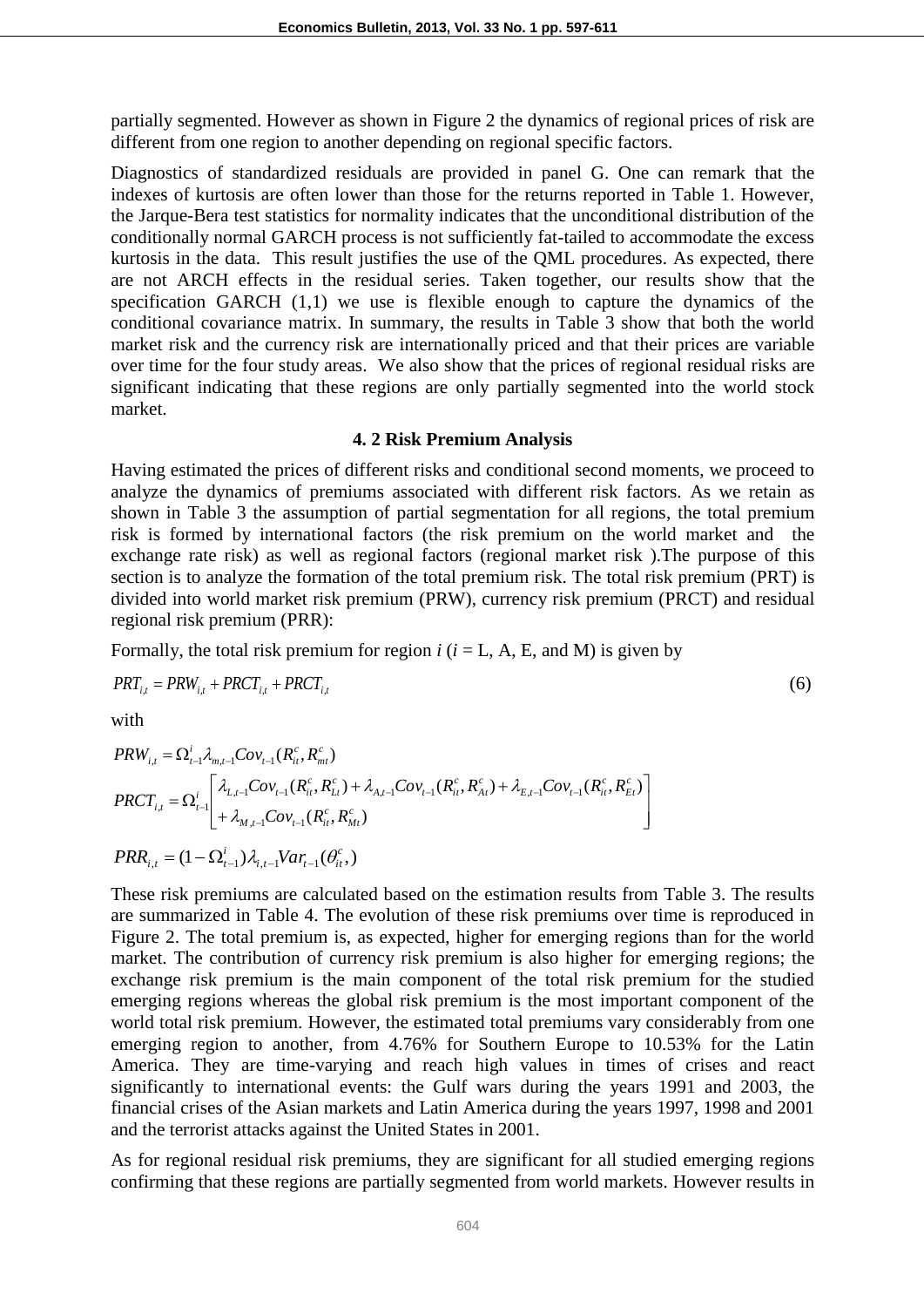Table 4 show that for all studied emerging regions the contribution of regional residual risk factors to the formation of the total risk premium is economically weak. For the Latin American region, the total premium risk is particularly volatile over the period, reaching its highest values between 1996 and 2008. This period was marked by the economic crisis in Mexico in 1994-1995, an event that has hit the Mexican economy, and began with a sudden devaluation of the Mexican peso. The crisis then spread to the real economy and this crisis has had an impact on other emerging markets, particularly those in South America. In addition, the exchange risk premium is the most significant component of the total premium. Our results confirm those of Arouri (2006) and Guesmi (2012 who shows that currency risk is the most important risk factor in Latin America over the period 1990-2000. For South Asia, the total risk premium initially knows very high values during the financial crisis of 1997- 1999, and shows a subsequent increase in the years 2001, 2002 and 2007. The exchange risk premium is the main component of total risk premium during the sub-period 1996-2001, suggesting that during this period the dynamics of expected returns is better explained by exchange rate risk than the world global risk. For Southeast Europe, the total premium risk seems to be very volatile during the entire study period. This confirms the increasing degree of integration in this area since stock returns are more dependent on overall European and world risk factors than on purely regional risk factor. Similar results are obtained for the Middle-East region.

In sum, throughout the study period, the premium associated with the exchange risk is statistically and economically significant for the four studied emerging regions. However, the contribution of the exchange premium to the total premium is more pronounced for the South-East Asia and the Middle East. The contribution of the residual risk factor is also statistically significant but economically weak. For the world market, the total risk premium is mainly determined by the world market risk factor. The exchange risk premium is negative which shows that average investors are willing to pay a portion of their total premium to protect against unanticipated fluctuations in exchange rates (Arouri, 2006; Guesmi, 2012).

#### **5. Conclusion**

The conditional version of the partially segmented CAPM we introduced in this paper has allowed us to investigate the formation of the international risk premium in four emerging market regions (Latin America, Asia, Southeastern Europe, and the Middle East) and the world market over a "relative stable" period (1996-2008). The empirical approach we employ presents numerous advantages in particular it takes into account the phenomenon of partial segmentation and allows the prices and quantities of risk to vary over time. Our findings show that (i) emerging regions are partially segmented from world stock markets, (ii) the risk premium in emerging zones depends significantly on both global, exchange rate and regional risk factors, but (iii) the exchange risk premium is the most important component of the total international equity premium in emerging zones.

Our article suggests many potential avenues for further research. First, our sample can be extended to include more emerging countries in the regions we study. Second, it would be informative to extend our sample period to include the recent years characterized by high economic and financial instabilities. In terms of policy decisions, our empirical approach can be used to assess the consequence of reforms and liberalization on regional market integration and the cost of capital and to better understand regional versus global integration dynamics. Finally, the empirical approach we propose in this article can be extended to take into account asymmetries and nonlinearities which may characterize stock returns in emerging regions.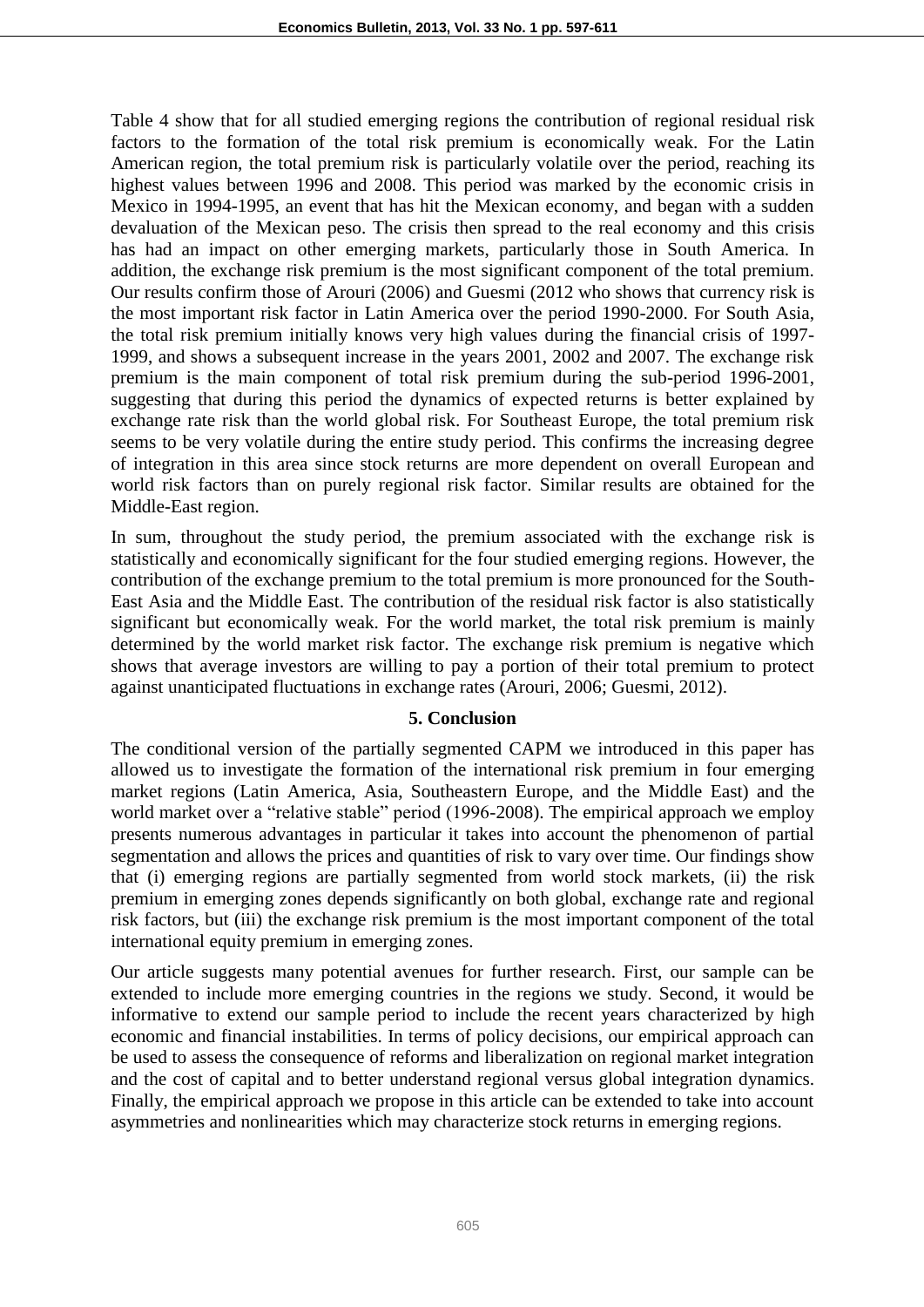#### *REFERENCES*

Adler, M and R. Qi (2003) "Mexico's Integration into the North American Capital Market" *Emerging Economic Review*, 4, 91-120.

Arouri, M. (2006) "Are Stock Markets Integrated? Evidence from a Partially Segmented ICAPM with Asymmetric Effects" *Frontiers of Finance and Economics,* 2, 70-94.

Arouri, M. Nguyen, D.K. and K. Pukthuanthong (2012) "An international CAPM for partially integrated markets: Theory and empirical evidence" *Journal of Banking and Finance,* 36, 2473-2493.

Baba, Y., Engle, R.F., Kraft, D.F. and K. Kroner (1990) "Multivariate Simultaneous Generalized ARCH", *mimeo*, Department of Economics, University of California, San Diego.

Bekaert, G and C. Harvey (1995) "Time Varying World Market Integration" *Journal of Finance*, 50(2), 403-44.

Bollerslev, T and J.M. Wooldrige (1992) "Quasi-maximum Likelihood Estimation and Inf rence in Dynamic Models with Time-Varying Covariances" *Econometric Review*, 11, 143-172.

Berndt G., Hall B., Hall R., and J. Hausmann (1974) Estimation and Inference in Nonlinear Structural Models" *Annals of Economics and Social Measurement*, 3, 653-665.

Carrieri, F. (2001) "The effects of liberalization on market and currency risk in the European Union" *European Financial Management,* 7, 259-290.

Carrieri, F., Errunza, V., K. Hogan (2007) "Characterizing world market integration through time*" Journal of Financial and Quantitative Analysis*, 42, 915-940.

De Santis, G and S. Imrohoroglu (1997) "Stock Returns and Volatility in Emerging Financial Markets" *Journal of International Money and Finance*, 16(4), 561-579.

De Santis, G., Gerard, B, P. Hillion (2003) "The relevance of currency risk in the EMU" *Journal of Economics and Business*, 55, 427-462.

Engle, R. (1982) "Autoregressive conditional heteroskedasticity with estimates of the variance of U.K Inflation" *Econometrica*, 50, 987-1008.

Errunza, V. And E. Losq (1985) "International asset pricing under mild segmentation: theory and test" *Journal of Finance*, 40, 105-124.

Gerard, B., Thanyalakpark, K., and J. Batten (2003) "Are the East Asian markets integrated? *Journal of Economics and Business*, 55, 585-607.

Guesmi, K., D.K. Nguyen (2011) "How strong is the global integration of emerging market regions? An empirical assessment" *Economic Modelling,* 28, 2517-2527.

Guesmi K. (2011) "Time varying regional integration in emerging stock market" *Economics Bulletin,* 31(2), 1082-1094.

Guesmi K. (2012) "Characterizing South-East Asian Stock Market Integration through Time" *International Journal of Business,* 17(1), 100-112.

Hardouvelis, G., Malliaropoulos, and D. Priestley (2006) "EMU and stock market integration" *Journal of Business*, 79, 365-392.

Harvey, C.R (1995) "The risk exposure of emerging equity markets" *World Bank Economic Review*, 9, 19-50

Harvey, C.R (1991) "The world price of covariance risk" *Journal of Finance*, 46, 111-157.

Hodrick, R. and E. Prescott (1997) "Post war US business cycles: A descriptive empirical investigation" *Journal of Money, Credit and Banking*, 29 (1), 1-16.

Merton R.C. (1973) "An Intertemporel Capital Asset Pricing Model" *Econometrica*, 41(5), 867-887.

Pukthuanthong, K., R. Roll (2009) "Global market integration: An alternative measure and its application" *Journal of Financial Economics*, 94, 214-232.

Ross S. (1976) "The Arbitrage Theory of Capital Asset Pricing Theory" *Journal of Economic Theory,* 13, 341-360.

Sharpe W. (1964) "Capital Asset Prices: A Theory of Market Equilibrium under Conditions of Risk" *Journal of Finance*, 9, 725-742.

Tai, C.S. (2007) "Market integration and contagion: Evidence from Asian emerging stock and foreign exchange markets" *Emerging Markets Review*, 8, 264-283.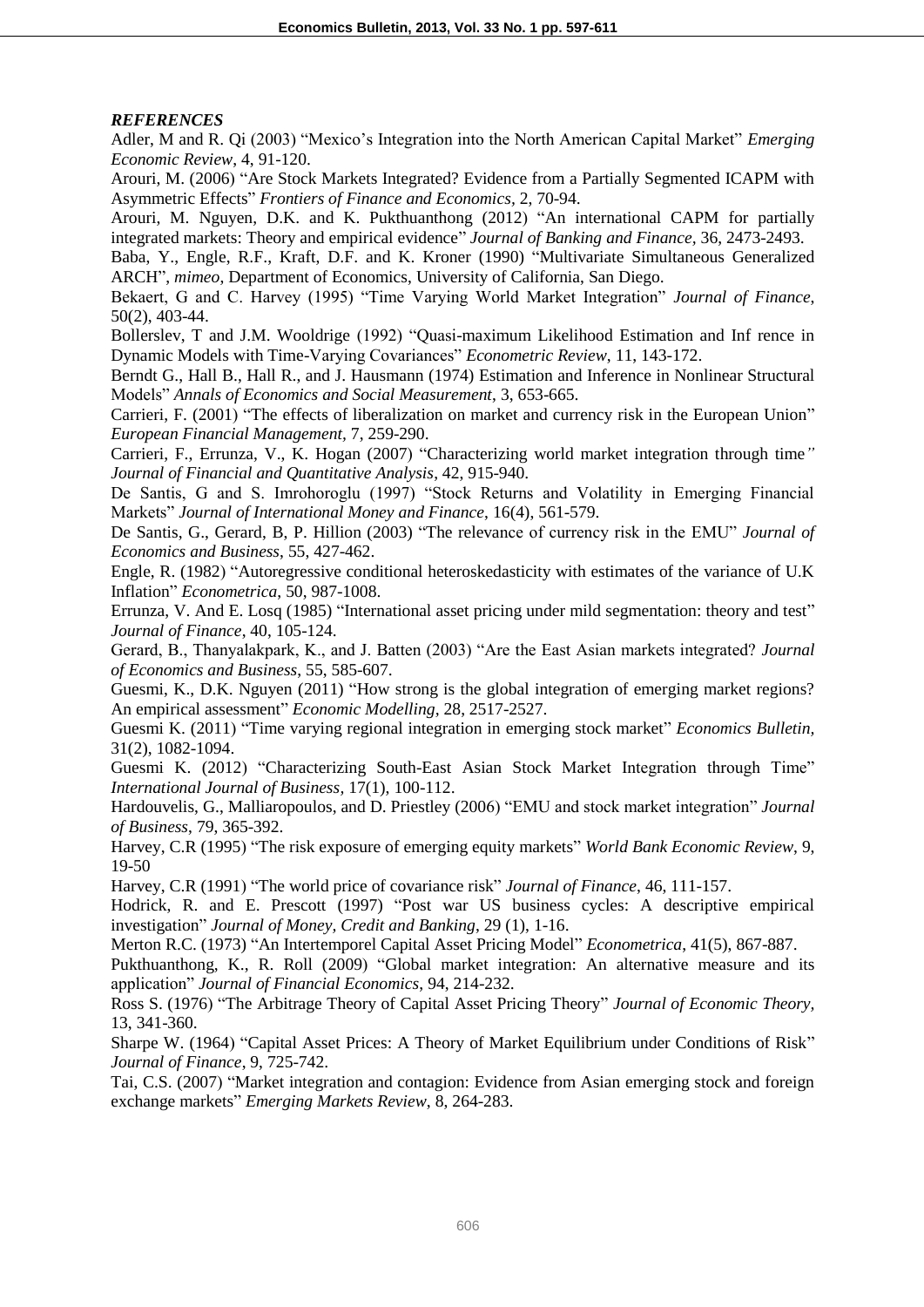| Table 1. Descriptive statistics of return series         |                      |           |                 |                            |                   |                    |  |
|----------------------------------------------------------|----------------------|-----------|-----------------|----------------------------|-------------------|--------------------|--|
|                                                          | Mean                 | Std. dev. | <b>Skewness</b> | <b>Kurtosis</b>            | J.B.              | $\bf{ARCH}(6)$     |  |
| <b>Panel A</b> : Returns on real exchange rate indices   |                      |           |                 |                            |                   |                    |  |
| Latin America                                            | $-0.043$             | 2.343     | $-0.411$        | 4.426                      | $16.602^{+++}$    | $21.098***$        |  |
| Asia                                                     | 0.454                | 3.451     | $-0.607$        | 4.385                      | $20.782^{+++}$    | $20.281***$        |  |
| Southeastern Europe                                      | 0.019                | 0.056     | $-0.719$        | 7.012                      | $111.301^{++}$    | $13.692^{++}$      |  |
| Middle East                                              | $-0.11$              | 5.159     | 0.491           | 4.210                      | $14.944^{+++}$    | 2.550              |  |
| Panel B: Excess returns on regional stock market indices |                      |           |                 |                            |                   |                    |  |
| Latin America                                            | 2.248                | 10.040    | 0.766           | 8.450                      | $191.34***$       | $12.145^{++}$      |  |
| Asia                                                     | 2.074                | 8.173     | $-0.714$        | 8.020                      | $169.96^{+++}$    | $25.044***$        |  |
| Southeastern Europe                                      | 0.789                | 8.128     | 0.634           | 8.030                      | $180.82^{\rm ++}$ | $22.696^{+++}$     |  |
| <b>Middle East</b>                                       | 1.744                | 7.312     | 0.155           | 9.020                      | $224.82***$       | $19.894***$        |  |
| <b>Panel C:</b> local instrumental variables             |                      |           |                 |                            |                   |                    |  |
|                                                          | <b>Latin America</b> |           | Asia            | <b>Southeastern Europe</b> |                   | <b>Middle East</b> |  |
| Regional stock market returns                            |                      |           |                 |                            |                   |                    |  |
| Mean                                                     | 1.042                |           | 0.992           | 1.025                      |                   | 1.072              |  |
| <b>Skewness</b>                                          | $-0.809$             |           | $-0.932$        | $-1.143$                   | $-0.667$          |                    |  |
| Kurtosis                                                 | 8.451                |           | 8.024           | 8.0032                     | 9.017             |                    |  |
| <b>Inflation</b>                                         |                      |           |                 |                            |                   |                    |  |
| Mean                                                     | 6.233                |           | $-75.262$       | $-403.985$                 |                   | $-279.820$         |  |
| <b>Skewness</b>                                          | $-3.147$             |           | $-3.772$        | $-11.873$                  | $-6.828$          |                    |  |
| Kurtosis                                                 | 40.944               |           | 33.845          | 142.932                    | 90.666            |                    |  |
| <b>Dividend Yields</b>                                   |                      |           |                 |                            |                   |                    |  |
| Mean                                                     | 1.313                |           | 2.793           | 1.599                      |                   | 1.702              |  |
| <b>Skewness</b>                                          | $-0.064$             |           | 0.043           | 1.587                      | 0.630             |                    |  |
| Kurtosis                                                 | 2.035                |           | 2.943           | 4.881                      |                   | 3.733              |  |
| Panel D: global instrumental variables                   |                      |           |                 |                            |                   |                    |  |
|                                                          | <b>VPRM</b>          |           | <b>VRSP</b>     | <b>VRTUS</b>               |                   | <b>RDIVM</b>       |  |
| Mean                                                     | $-0.081$             |           | 0.556           | 0.305                      |                   | $-3.570$           |  |
| <b>Skewness</b>                                          | $-3.187$             |           | $-0.106$        | $-0.958$                   | 4.834             |                    |  |
| Kurtosis                                                 | 17.960               |           | 2.934           | 5.415                      |                   | 30.400             |  |

Notes : Notes: L, A, E, and M identify the emerging market regions of Latin America, Asia, Southeastern Europe, and the Middle East. ARCH(6) is the empirical statistics of the Engle (1982)'s test for the 6<sup>th</sup> order of ARCH effects.  $\dot{+}, \dot{+},$  and  $\dot{+}$ indicate that the null hypothesis of no ARCH effects is rejected at the 10%, 5% and 1% levels respectively.

| Table 2. Autocorrelation of squared market and exchange rate excess returns |  |  |
|-----------------------------------------------------------------------------|--|--|
|                                                                             |  |  |

|                | <b>Panel A:</b> Autocorrelation of stock market squared returns |               |                                            |                |          |            |                         |                            |               |                |
|----------------|-----------------------------------------------------------------|---------------|--------------------------------------------|----------------|----------|------------|-------------------------|----------------------------|---------------|----------------|
|                | World                                                           |               | <b>Latin America</b><br><b>Middle East</b> |                |          | Asia       |                         | <b>Southeastern Europe</b> |               |                |
| Lag            | AC                                                              | <b>PAC</b>    | AС                                         | <b>PAC</b>     | AC       | <b>PAC</b> | AC                      | <b>PAC</b>                 | AС            | <b>PAC</b>     |
| $\mathbf{1}$   | $-0.450^{++}$                                                   | $-0.450^{++}$ | $-0.492^{+++}$                             | $-0.492^{+++}$ | $-0.483$ | $-0.483$   | $-0.524$ <sup>+++</sup> | $-0.524^{+++}$             | $-0.531^{++}$ | $-0.531^{+++}$ |
| 2              | $-0.075$                                                        | $-0.347$      | 0.020                                      | $-0.292$       | $-0.031$ | $-0.345$   | 0.194                   | $-0.111$                   | 0.060         | $-0.310$       |
| 3              | 0.070                                                           | $-0.186$      | $-0.057$                                   | $-0.271$       | 0.029    | $-0.234$   | $-0.126$                | $-0.099$                   | $-0.029$      | $-0.234$       |
| $\overline{4}$ | $-0.110$                                                        | $-0.266$      | 0.029                                      | $-0.212$       | 0.034    | $-0.114$   | $-0.172$                | $-0.374$                   | 0.053         | $-0.106$       |
| 5              | 0.025                                                           | $-0.255$      | 0.010                                      | $-0.155$       | $-0.089$ | $-0.177$   | 0.161                   | $-0.180$                   | $-0.158$      | $-0.276$       |
| 6              | 0.080                                                           | $-0.147$      | $-0.056$                                   | $-0.214$       | 0.015    | $-0.186$   | $-0.228$                | $-0.356$                   | 0.103         | $-0.241$       |

#### *Panel B: Autocorrelations of exchange rate squared returns*

|                |          | Latin America |       | <b>Middle East</b> |              | Asia         |                | <b>Southeastern Europe</b> |
|----------------|----------|---------------|-------|--------------------|--------------|--------------|----------------|----------------------------|
| Lag            | АC       | <b>PAC</b>    | AС    | <b>PAC</b>         | AC           | <b>PAC</b>   | АC             | <b>PAC</b>                 |
|                | $-0.008$ | 0.008         | 0.051 | 0.051              | $0.474^{++}$ | $0.474^{++}$ | $-0.432^{+++}$ | $-0.432^{+++}$             |
| 2              | 0.006    | 0.006         | 0.064 | 0.061              | 0.006        | $-0.028$     | 0.038          | 0.0296                     |
| 3              | 0.013    | 0.013         | 0.023 | 0.016              | 0.017        | 0.20         | 0.029          | $-0.234$                   |
| $\overline{4}$ | 0.011    | 0.011         | 0.019 | 0.013              | 0.010        | $-0.140$     | 0.028          | $-0.106$                   |
| .5             | $-0.003$ | $-0.004$      | 0.016 | 0.012              | 0.0006       | 0.099        | 0.027          | $-0.276$                   |
| 6              | 0.005    | 0.005         | 0.016 | 0.012              | 0.003        | $-0.056$     | 0.024          | $-0.241$                   |

Notes: this table reports the serial correlation and partial autocorrelation functions for excess stock market returns, and real exchange rate returns. \*\*\* and \*\*\*\* indicate the significance at the 5% and 1% levels respectively.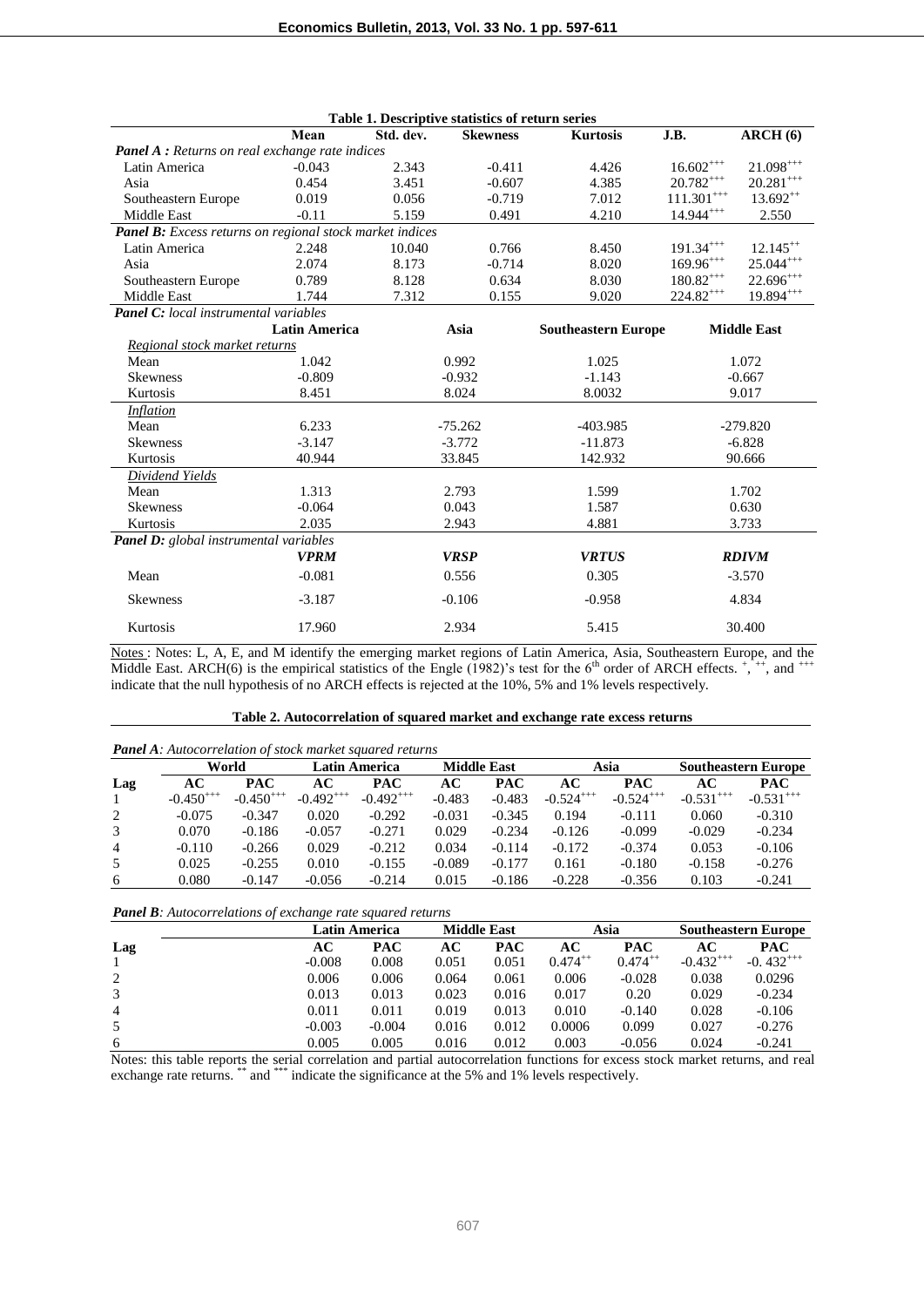|                                                           | Constant                                                           | <b>RDIVM</b> | <b>VPRM</b> |                | <b>VRSP</b> | <b>VRTUS</b> |
|-----------------------------------------------------------|--------------------------------------------------------------------|--------------|-------------|----------------|-------------|--------------|
| Panel A : Price of exchange rate risk                     |                                                                    |              |             |                |             |              |
|                                                           |                                                                    |              |             |                |             |              |
| Latin A.                                                  | $0.567***$                                                         | 3.174        | $-0.027$    |                | 29.092*     | 8.539*       |
|                                                           | (0.007)                                                            | (1.937)      | (0.050)     |                | (2.346)     | (0.903)      |
| Asia                                                      | $0.875***$                                                         | 0.702        | $0.195*$    |                | $10.305*$   | 3.868*       |
|                                                           |                                                                    |              |             |                |             |              |
|                                                           | (0.067)                                                            | (0.610)      | (0.016)     |                | (0.739)     | (0.284)      |
| S. Europe                                                 | $0.896***$                                                         | 1.716        | $-0.117***$ |                | 22.275*     | $-0.528$     |
|                                                           | (0.078)                                                            | (1.047)      | (0.059)     |                | (1.268)     | (0.488)      |
| M. East                                                   | $0.965***$                                                         | $2.67***$    | $-0.60*$    |                | 17.453*     | 3.105**      |
|                                                           | (0.011)                                                            | (1.566)      | (0.040)     |                | (1.788)     | (1.150)      |
|                                                           |                                                                    |              |             |                |             |              |
| <b>Panel B</b> : Price of world market risk               |                                                                    |              |             |                |             |              |
| Monde                                                     | $0.785***$                                                         | 19.122*      | $-0.153*$   |                | $9.600*$    | 0.451        |
|                                                           |                                                                    |              |             |                |             |              |
|                                                           | (0.034)                                                            | (3.118)      | (0.036)     |                | (1.728)     | (1.079)      |
|                                                           |                                                                    |              |             |                |             |              |
| <b>Panel C:</b> Price of local market risk                |                                                                    |              |             |                |             |              |
|                                                           | <b>Constant</b>                                                    | <b>RDIV</b>  |             | <b>RML</b>     |             | VTI          |
| Latin A.                                                  | $0.127***$                                                         | 0.479        |             | 0.384          |             | 0.971        |
|                                                           | (0.03)                                                             | (0.503)      |             | (0.261)        |             | (8.915)      |
| Asia                                                      | $0.337***$                                                         | $-0.915$     |             | $0.656**$      |             | $-5.915$     |
|                                                           | (0.201)                                                            | (1.685)      |             | (0.234)        |             | (3.685)      |
| S. Europe                                                 | $0.221*$                                                           | 6.160        |             | $-0.773$       |             | 0.399*       |
|                                                           | (0.112)                                                            | (4.205)      |             | (1.030)        |             | (0.039)      |
| M. East                                                   | $0.977***$                                                         | $2.671*$     |             | 0.535          |             | 1.990***     |
|                                                           | (1.078)                                                            | (0.503)      |             | (1.672)        |             | (0.390)      |
|                                                           |                                                                    |              |             |                |             |              |
|                                                           | <b>Panel D:</b> Specification test of exchange rate prices of risk |              |             |                |             |              |
|                                                           |                                                                    |              |             |                |             |              |
| <b>Null Hyothesis</b>                                     |                                                                    |              | $\chi^2$    | df             | p-value     |              |
|                                                           | Is the price of exchange rate risk in the Emerging Latin           |              |             |                |             |              |
|                                                           |                                                                    |              | 226.138***  | 5              |             | 0.000        |
|                                                           | America equal to zero? $H_0$ : $\lambda_L = 0$                     |              |             |                |             |              |
|                                                           | Is the price of exchange rate risk in the Emerging Latin           |              | 459.321***  | $\overline{4}$ |             | 0.000        |
| America constant? $H_0$ . $\lambda_L = 1$                 |                                                                    |              |             |                |             |              |
|                                                           |                                                                    |              |             |                |             |              |
|                                                           | Is the price of exchange rate risk in the Emerging Asia            |              | 405.32***   | 5              |             | 0.000        |
| equal to zero? $H_0$ : $\lambda_A = 0$                    |                                                                    |              |             |                |             |              |
|                                                           | Is the price of exchange rate risk in the Emerging Asia            |              |             |                |             |              |
| constant? $H_0$ : $\lambda_A = 1$                         |                                                                    |              | 1068.065*** | $\overline{4}$ |             | 0.000        |
|                                                           |                                                                    |              |             |                |             |              |
|                                                           | Is the price of exchange rate risk in the Emerging                 |              | 425.539***  | 5              |             | 0.000        |
|                                                           | Southeastern Europe equal to zero? $H_0$ : $\lambda_E = 0$         |              |             |                |             |              |
|                                                           | Is the price of exchange rate risk in the Emerging                 |              | 226.138***  | 4              |             | 0.000        |
|                                                           | Southeastern Europe constant? $H_0$ : $\lambda_E = I$              |              |             |                |             |              |
|                                                           | Is the price of exchange rate risk in the Emerging Middle          |              |             |                |             |              |
| <i>East equal to zero?</i> $H_0$ <i>:</i> $\lambda_M = 0$ |                                                                    |              | 449.53***   | 5              |             | 0.000        |
|                                                           | Is the price of exchange rate risk in the Emerging Middle          |              |             |                |             |              |
|                                                           |                                                                    |              | 141.610***  | 4              |             | 0.000        |
| <i>East constant?</i> $H_0$ <i>:</i> $\lambda_M = 1$      |                                                                    |              |             |                |             |              |
|                                                           | Are the prices of the exchange rate risks jointly null? $H_0$ .    |              | 116.692***  | 20             |             | 0.000        |
| $\lambda_i = 0$                                           |                                                                    |              |             |                |             |              |
|                                                           | Are the prices of the exchange rate risks jointly constant?        |              | 86.683***   | 18             |             | 0.000        |
| $H_0$ : $\lambda_i = I$                                   |                                                                    |              |             |                |             |              |
|                                                           |                                                                    |              |             |                |             |              |
|                                                           | <b>Panel E:</b> Specification tests on world risk price            |              |             |                |             |              |
|                                                           | Is the price of world risk equal to zero? $H_0$ : $\lambda_E = 0$  |              | 220.839***  | 5              |             | 0.000        |
|                                                           |                                                                    |              | 337.270***  | 4              |             | 0.000        |
|                                                           | Is the price of world risk constant? $H_0$ : $\lambda_E = 1$       |              |             |                |             |              |
|                                                           |                                                                    |              |             |                |             |              |
|                                                           | <b>Panel F:</b> Specification tests on regional risk price         |              |             |                |             |              |
|                                                           | Is the price of regional risk in the Emerging Latin America        |              | 16.875**    | 4              |             | 0.000        |
| equal to zero? $H_0$ : $\lambda_L = 0$                    |                                                                    |              |             |                |             |              |
|                                                           | Is the price of regional risk in the Emerging Asia equal to        |              |             |                |             |              |
| zero? $H_0$ : $\lambda_A = 0$                             |                                                                    |              | 11.468**    | 4              |             | 0.000        |
|                                                           |                                                                    |              |             |                |             |              |

|  | Table 3. Prices of world market, real exchange rate and regional market risks |  |  |
|--|-------------------------------------------------------------------------------|--|--|
|--|-------------------------------------------------------------------------------|--|--|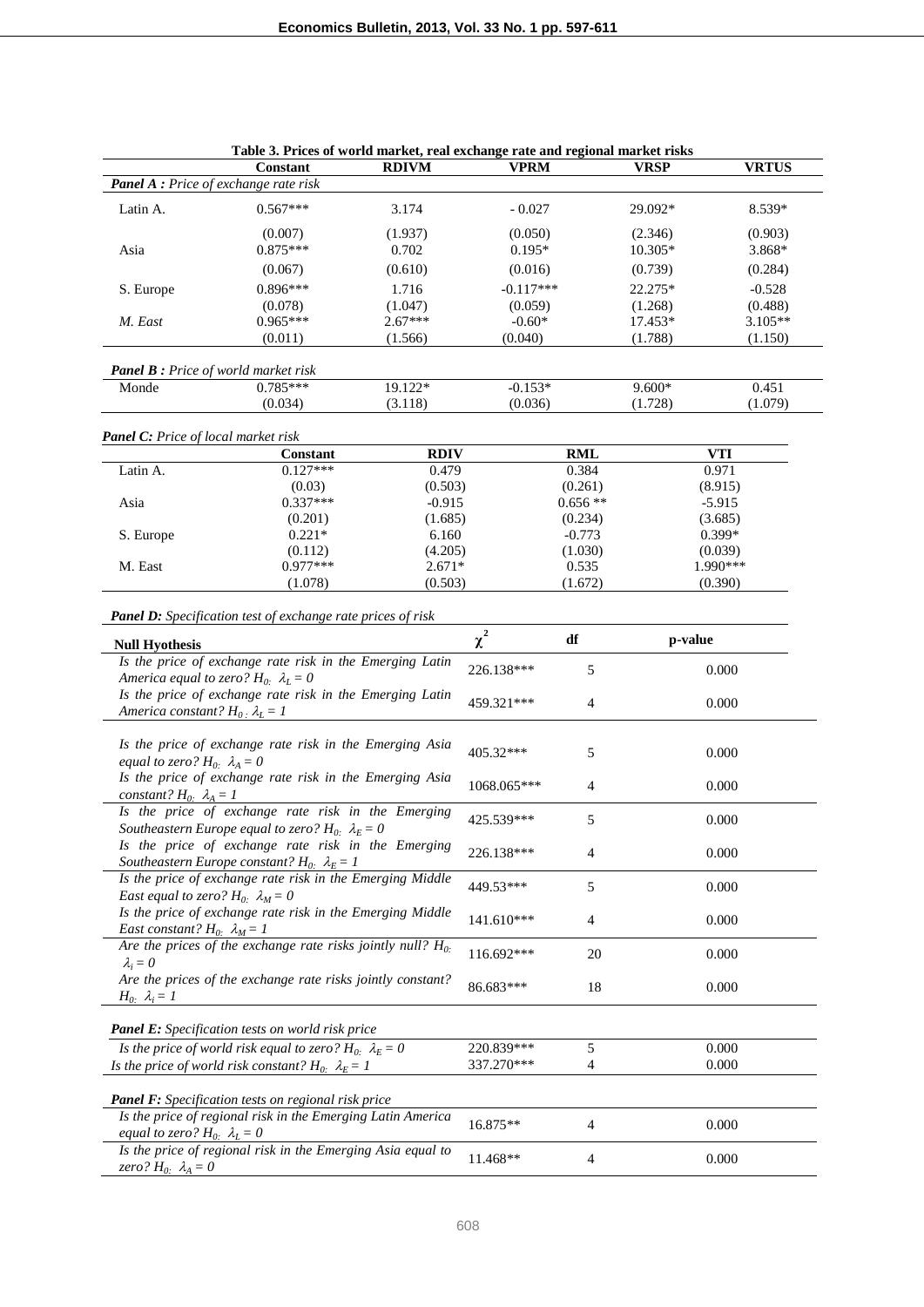| Is the price of regional risk in the Emerging Southeastern                                          |               |                |                        |                 |               |  |
|-----------------------------------------------------------------------------------------------------|---------------|----------------|------------------------|-----------------|---------------|--|
| Europe equal to zero? $H_0$ . $\lambda_F = 0$                                                       |               |                | 8.381**                | $\overline{4}$  | 0.000         |  |
| Is the price of regional risk in the Emerging Middle East<br>equal to zero? $H_0$ . $\lambda_M = 0$ |               |                | $10.639**$             | 4               | 0.000         |  |
| <b>Panel G</b> : Analysis of residuals                                                              |               |                |                        |                 |               |  |
|                                                                                                     | Latin America | Asia           | Southeastern<br>Europe | Middle East     | World         |  |
| <b>Skewness</b>                                                                                     | 0.399         | $0.006^{+++}$  | $-0.026^{++}$          | $-1.498^{+++}$  | $0.337^{+++}$ |  |
| Kurtosis                                                                                            | $3.376^{++}$  | $3.356^{++}$   | $7.045***$             | $1.677***$      | $2.053^{+++}$ |  |
| J.B                                                                                                 | $154.94***$   | $102.820^{++}$ | $95.748^{+++}$         | $238.335^{+++}$ | $7.107^{+++}$ |  |
| ARCH(6)                                                                                             | 0.035         | 0.014          | 0.039                  | 0.149           | 1.799         |  |

Notes: This table presents the estimation results of the system (3) for world market and four real exchange index returns. L, A, E, and M identify the emerging market regions of Latin America, Asia, Southeastern Europe, and the Middle East. Numbers in parenthesis are the associated standard deviations. JB and ARCH(6) are the empirical statistics of the Jarque-Bera test for normality and Engle (1982)'s test for conditional heteroscedasticity.<sup>+++</sup> indicate that the null hypotheses of normality and autocorrelation is rejected at the 1% level.

| Table 4. Decomposition of the total risk premium |                              |          |                    |           |  |  |
|--------------------------------------------------|------------------------------|----------|--------------------|-----------|--|--|
|                                                  | <b>PRR</b> $(\%)$            | PRW (%)  | <b>PRCT</b> $(\%)$ | PRT(%)    |  |  |
|                                                  | $0,347***$                   | $4.592*$ | $5.593*$           | $10.532*$ |  |  |
| Latin America                                    | (0.200)                      | (0.000)  | (0.155)            | (0.000)   |  |  |
| Asia                                             | $0.668**$                    | $5.245*$ | $8.607*$           | 14.520*   |  |  |
|                                                  | (0.320)                      | (0.000)  | (0.000)            | (0.000)   |  |  |
|                                                  | $0.001*$                     | $1.203*$ | $3.544*$           | $4.768*$  |  |  |
| Southeastern Europe                              | (0.000)                      | (0.028)  | (0.000)            | (0.000)   |  |  |
| Middle East                                      | $0.278*$                     | $1.645*$ | $5.740*$           | $7.662*$  |  |  |
|                                                  | (0.000)                      | (0.000)  | (0.000)            | (0.002)   |  |  |
| World                                            | $\qquad \qquad \blacksquare$ | $6.751*$ | $-2.400*$          | $4.351*$  |  |  |
|                                                  |                              | (0.000)  | (0.000)            | (0.000)   |  |  |

Notes: <sup>+++</sup> indicates that the average risk premiums are significantly different from zero at the 1% level with respect to the two-sided Student-t test.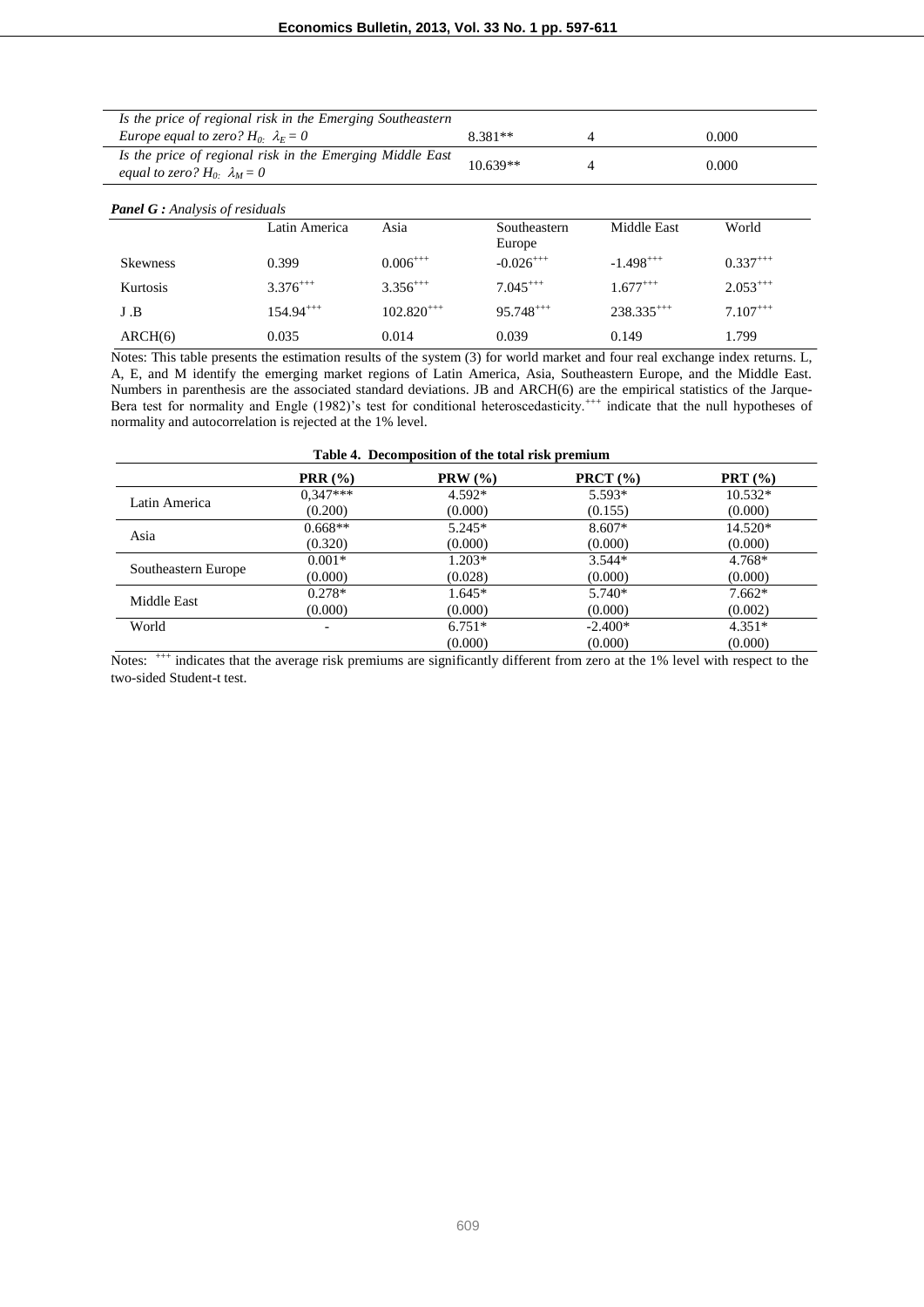**Figure 1. Exchange risk prices**



610

96 97 98 99 00 01 02 03 04 05 06 07 PRC\_W — HP-Filtered